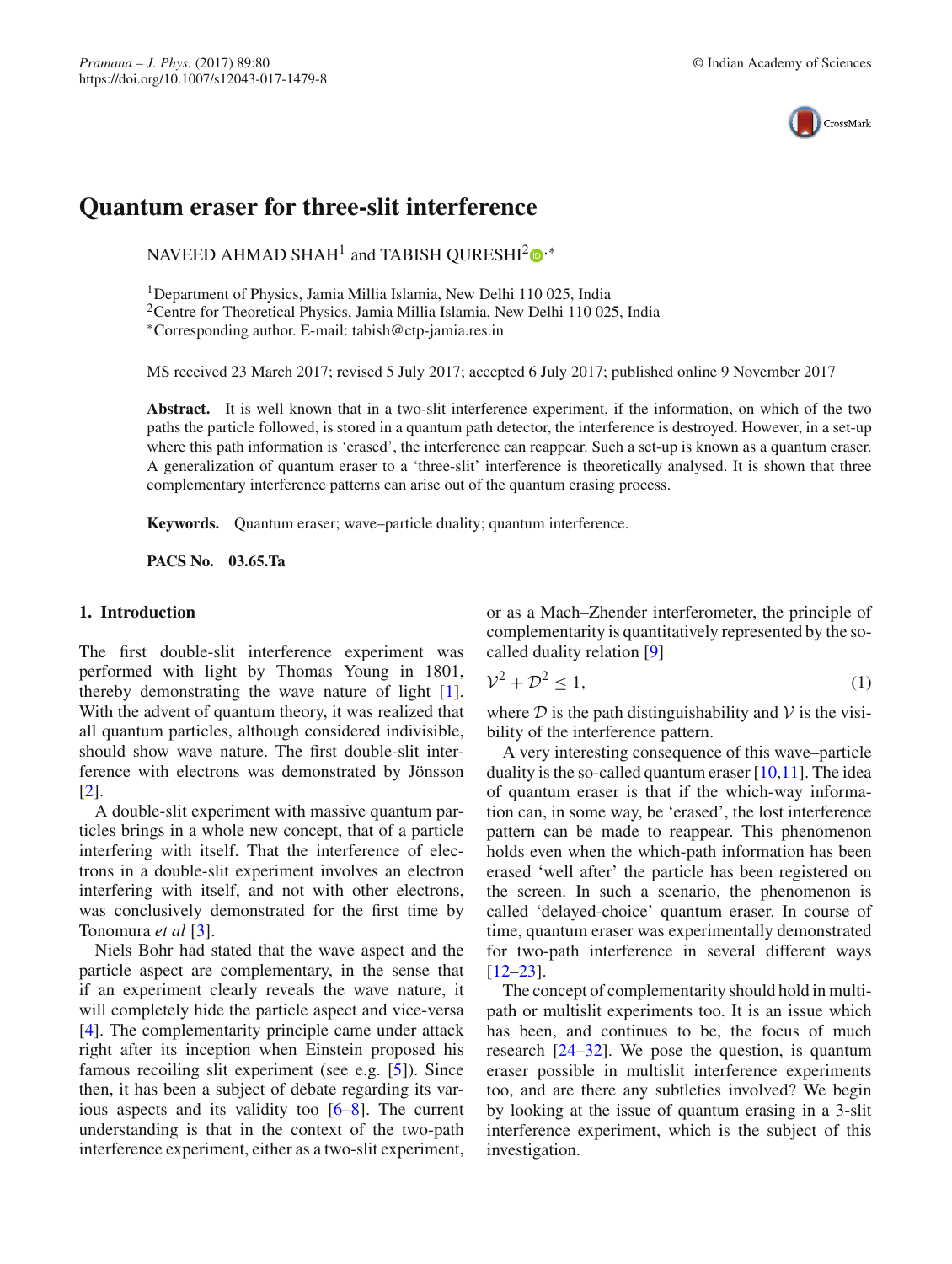

<span id="page-1-0"></span>**Figure 1.** Schematic diagram of a triple-slit interference experiment. A quantum path detector could be added to the set-up, which is capable of obtaining information on which slit the particle passed through.

#### **2. Three-slit interference and wave–particle duality**

Three-slit interference is a bit more complex than its two-slit counterpart, because it involves superposition of three parts (see figure [1\)](#page-1-0). A particle emerging from a triple-slit may be assumed to have the form

$$
|\psi\rangle = \frac{1}{\sqrt{3}}|\psi_1\rangle + \frac{1}{\sqrt{3}}|\psi_2\rangle + \frac{1}{\sqrt{3}}|\psi_3\rangle, \tag{2}
$$

where  $|\psi_1\rangle$ ,  $|\psi_2\rangle$ ,  $|\psi_3\rangle$  represent the state of the particle corresponding to it coming out of slit 1, 2 and 3, respectively. Sharpest interference is obtained when the amplitudes for the three possibilities are equal, which is  $1/\sqrt{3}$  in our case. By virtue of the Born rule, the threeslit interference can be thought of as arising from three two-slit interferences [\[33\]](#page-5-1).

If one were to introduce a 'quantum' path detector which can tell which of the three slits the particle has gone through, the state of the particle and the path detector may be written as

<span id="page-1-2"></span>
$$
|\psi\rangle = \frac{1}{\sqrt{3}}|\psi_1\rangle|+\rangle + \frac{1}{\sqrt{3}}|\psi_2\rangle|0\rangle + \frac{1}{\sqrt{3}}|\psi_3\rangle|-\rangle, \quad (3)
$$

where  $|+\rangle$ ,  $|0\rangle$ ,  $|-\rangle$  represent three orthonormal states of the path detector. If the path detector is capable of gaining information on which slit the particle went through, by virtue of von Neumann's idea of a quantum mea-surement [\[34\]](#page-5-2), the combined state has to have the above form.

If the state of a particle, emerging from the triple slit, is given by [\(2\)](#page-1-1), the state of the particle at a time *t* when it reaches the screen, would be different because it would have undergone a time evolution. Using quantum wave-packets is a useful way to study the dynamics of quantum particles (see e.g. [\[35](#page-5-3)]). In order to do an accurate analysis of the interference, we carry out a wave-packet analysis of the particle. We assume that the states emerging from the three slits are Gaussian wavepackets, centred at the respective slits, with a width which is related to the width of the slits. Assume that the particle travels along the *z*-axis, and the three slits are parallel to the *y*-axis, located at  $x = d$ ,  $x = 0$ , and  $x = -d$ . In order to keep the analysis simple, we ignore the dynamics along the *z*- and *y*-axes. The dynamics along the *z*-axis serves only to transport the particle from the slits to the screen. We assume that the particle travels in the *z*-direction with an average momentum *p*<sub>0</sub>, and a de Broglie wavelength  $\lambda = h/p_0$  is associated with it. The particle travels a distance *D* in a time *t*, and  $D = p_0 t / m$ . This leads us to

$$
\lambda D = ht/m. \tag{4}
$$

The more interesting dynamics is in the *x*-direction where the wave-packets are expected to expand and overlap, giving rise to interference. One can go beyond this approximation by treating the dynamics along the *y*- and *z*-directions more rigorously [\[36](#page-5-4)]. However, for our purpose, this approximate treatment suffices.

<span id="page-1-1"></span>The states of the particle in front of the three slits, just after it emerges, are assumed to be

$$
\langle x|\psi_1\rangle = C \exp\left(\frac{-(x-d)^2}{\epsilon^2}\right)
$$
  

$$
\langle x|\psi_2\rangle = C \exp\left(\frac{-x^2}{\epsilon^2}\right)
$$
  

$$
\langle x|\psi_3\rangle = C \exp\left(\frac{-(x+d)^2}{\epsilon^2}\right),
$$
 (5)

where  $C = (2/\pi \epsilon^2)^{1/4}$ . The state [\(2\)](#page-1-1) can then be represented as

$$
\langle x|\psi\rangle = \frac{C}{\sqrt{3}} (e^{-(x-d)^2/\epsilon^2} + e^{-x^2/\epsilon^2} + e^{-(x+d)^2/\epsilon^2}).
$$
 (6)

We assume the particle travels freely, and has a mass *m*, and hence its evolution is governed by the operator

$$
U(t) = \exp(-ip^2t/2m\hbar),\tag{7}
$$

where *p* represents the operator for the *x*-component of the momentum of the particle. Using the time evolution governed by the above, the state of the particle, when it reaches the screen after a time *t*, is given by

$$
\psi(x,t) = \frac{C_t}{\sqrt{3}} \left( e^{-(x-d)^2/(\epsilon^2 + ia)} + e^{-x^2/(\epsilon^2 + ia)} + e^{-(x+d)^2/(\epsilon^2 + ia)} \right),
$$
\n(8)

where  $a = 2\hbar t/m = \lambda D/\pi$  and  $C_t = [2/\pi(\epsilon +$  $ia/\epsilon$ ]<sup>1/4</sup>. The probability of the particle, hitting the screen at a position  $x$ , is given by

<span id="page-1-3"></span>
$$
|\psi(x, t)|^2
$$
  
=  $\frac{|C_t|^2}{3} e^{-2x^2/\Omega} \Big( 1 + e^{-2d^2/\Omega} 2 \cosh(4x d/\Omega)$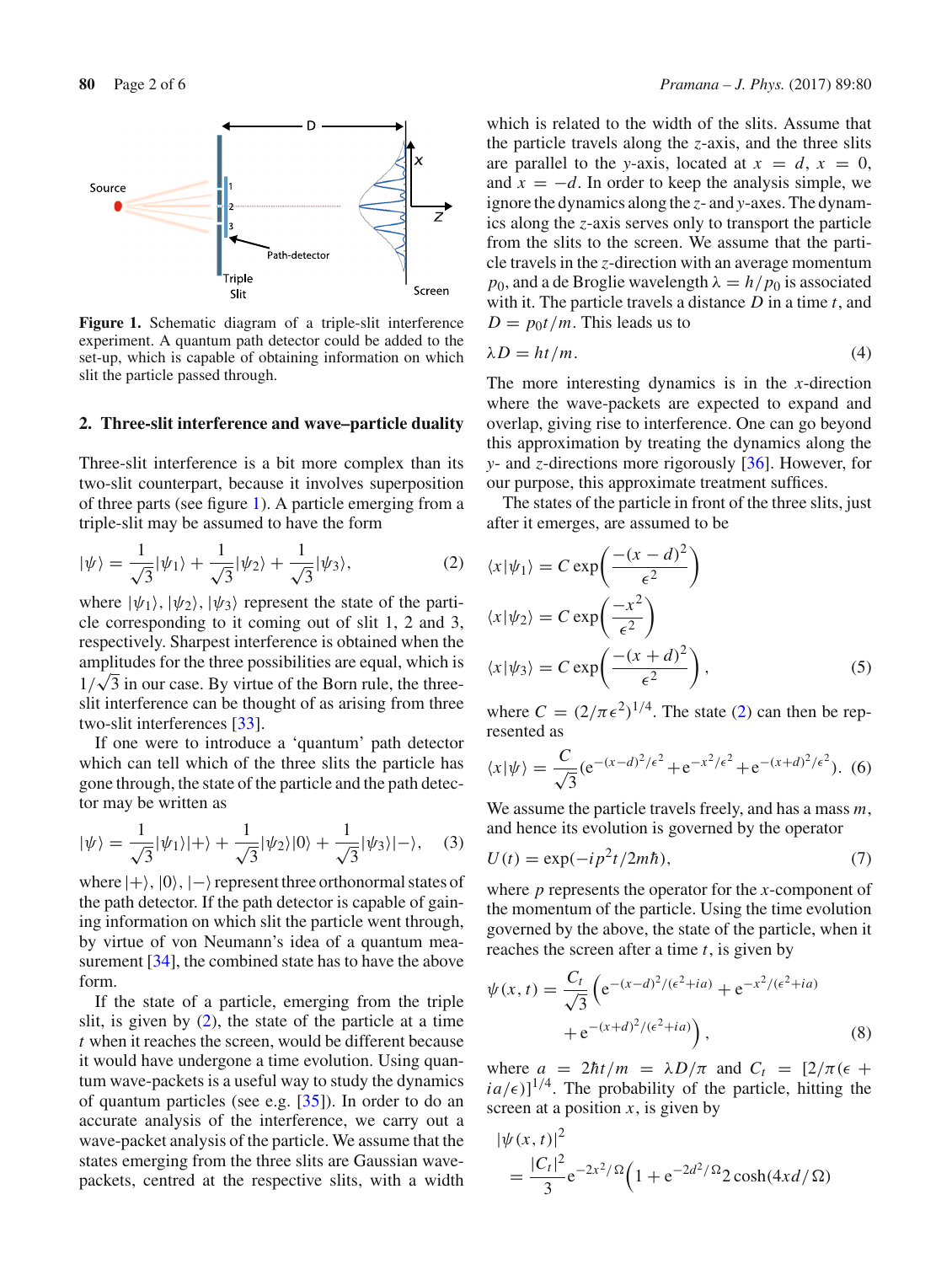

<span id="page-2-2"></span>Figure 2. Recovered interference pattern, given by  $|\psi_{\uparrow}(x, t)|^2$  (solid line) and the original 3-slit interference pattern, given by [\(10\)](#page-2-0) (dashed line). The two are clearly different. The dotted line represents the lost interference in the presence of which-way information, given by  $(12)$ .

+
$$
e^{-(d^2-2xd)/\Omega}
$$
2 cos(2xd/a - d<sup>2</sup>/a)  
+ $e^{-(d^2+2xd)/\Omega}$ 2 cos(2xd/a + d<sup>2</sup>/a)  
+ $e^{-2d^2/\Omega}$ 2 cos(4xd/a)), (9)

where  $\Omega = \epsilon^2 + \lambda^2 D^2 / \pi^2 \epsilon^2$ , and is related to the expanded width of the wave-packets. In the limit where the slits are very narrow and the wave-packets spread much much wider than *d* and overlap with each other strongly, i.e.  $\Omega \gg d^2$ , the above can be approximated by

<span id="page-2-0"></span>
$$
|\psi(x,t)|^2 \approx \frac{|C_t|^2}{3} e^{-2x^2/\Omega} (1 + 2 \cosh(4xd/\Omega)
$$
  
+ 
$$
4 \cosh(2xd/\Omega) \cos(2xd/a)
$$
  
+ 
$$
2 \cos(4xd/a)). \tag{10}
$$

The above expression represents a 3-slit interference pattern (see figure [2\)](#page-2-2).

In the presence of a path detector, the state after the particle emerges from the triple slit, is given by

$$
\langle x|\psi\rangle = \frac{C}{\sqrt{3}} (e^{-(x-d)^2/\epsilon^2}|+\rangle
$$
  
+  $e^{-x^2/\epsilon^2}|0\rangle + e^{-(x+d)^2/\epsilon^2}|-\rangle),$  (11)

which is just the position representation of  $(3)$ . After travelling to the screen, the probability of the particle hitting it at a position *x* is given by

<span id="page-2-1"></span>
$$
|\psi(x,t)|^2 = \frac{|C_t|^2}{3} e^{-2x^2/\Omega} \times (1 + e^{-2d^2/\Omega} 2 \cosh(4xd/\Omega)).
$$
 (12)

One can see, that the cosine terms, which represented interference in [\(9\)](#page-1-3), are missing in the above expression. Basically they are killed due to the orthogonality of  $|+\rangle$ ,  $|0\rangle$ ,  $|-\rangle$ . The states  $|+\rangle$ ,  $|0\rangle$ ,  $|-\rangle$  carry information about which slit the particle passed through. So, it emerges that the storing of which-way information is enough to destroy interference. Wave–particle duality in a 3-slit experiment has recently been quantitatively stated by a new duality relation [\[28\]](#page-5-5). However, here our focus is to explore the possibility of quantum erasing in such an experiment, which is dealt with in the following discussion.

#### **3. Quantum eraser**

The three-state quantum path detector may be thought of as a pseudo-spin-1, whose *z*-component  $S_z$  has the eigenstate  $|+\rangle$ ,  $|0\rangle$ ,  $|-\rangle$ . These states can also be written in terms of the eigenstates of the *x*-component of this pseudospin  $S_x$ , which we represent as  $|\uparrow\rangle, |\rightarrow\rangle, |\downarrow\rangle$ . In this representation, the eigenstates of  $S<sub>z</sub>$  look like

$$
|+\rangle = \frac{1}{2}|\uparrow\rangle + \frac{1}{\sqrt{2}}|\rightarrow\rangle + \frac{1}{2}|\downarrow\rangle
$$
  
\n
$$
|0\rangle = \frac{1}{\sqrt{2}}|\uparrow\rangle - \frac{1}{\sqrt{2}}|\downarrow\rangle
$$
  
\n
$$
|-\rangle = \frac{1}{2}|\uparrow\rangle - \frac{1}{\sqrt{2}}|\rightarrow\rangle + \frac{1}{2}|\downarrow\rangle.
$$
 (13)

Using this, the state  $(3)$  can be written as

$$
|\psi\rangle = \frac{1}{\sqrt{3}} \left[ \left( \frac{|\psi_1\rangle}{2} + \frac{|\psi_2\rangle}{\sqrt{2}} + \frac{|\psi_3\rangle}{2} \right) | \uparrow \rangle \right. \\
\left. + \left( \frac{|\psi_1\rangle}{\sqrt{2}} - \frac{|\psi_3\rangle}{\sqrt{2}} \right) | \to \rangle \\
\left. + \left( \frac{|\psi_1\rangle}{2} - \frac{|\psi_2\rangle}{\sqrt{2}} + \frac{|\psi_3\rangle}{2} \right) | \downarrow \rangle \right].
$$
\n(14)

It is quite obvious that the above state will not lead to an interference pattern, because it is the same as [\(3\)](#page-1-2). However, if one were to measure the *x*-component of the pseudospin, and detect the particle in correlation with the three results of the pseudospin measurement, the following three situations will arise:

$$
\langle \uparrow | \psi(t) \rangle = \frac{1}{\sqrt{3}} U(t) \left( \frac{|\psi_1\rangle}{2} + \frac{|\psi_2\rangle}{\sqrt{2}} + \frac{|\psi_3\rangle}{2} \right)
$$
  

$$
\langle \downarrow | \psi(t) \rangle = \frac{1}{\sqrt{3}} U(t) \left( \frac{|\psi_1\rangle}{2} - \frac{|\psi_2\rangle}{\sqrt{2}} + \frac{|\psi_3\rangle}{2} \right)
$$
  

$$
\langle \to | \psi(t) \rangle = \frac{1}{\sqrt{3}} U(t) \left( \frac{|\psi_1\rangle}{\sqrt{2}} - \frac{|\psi_3\rangle}{\sqrt{2}} \right).
$$
 (15)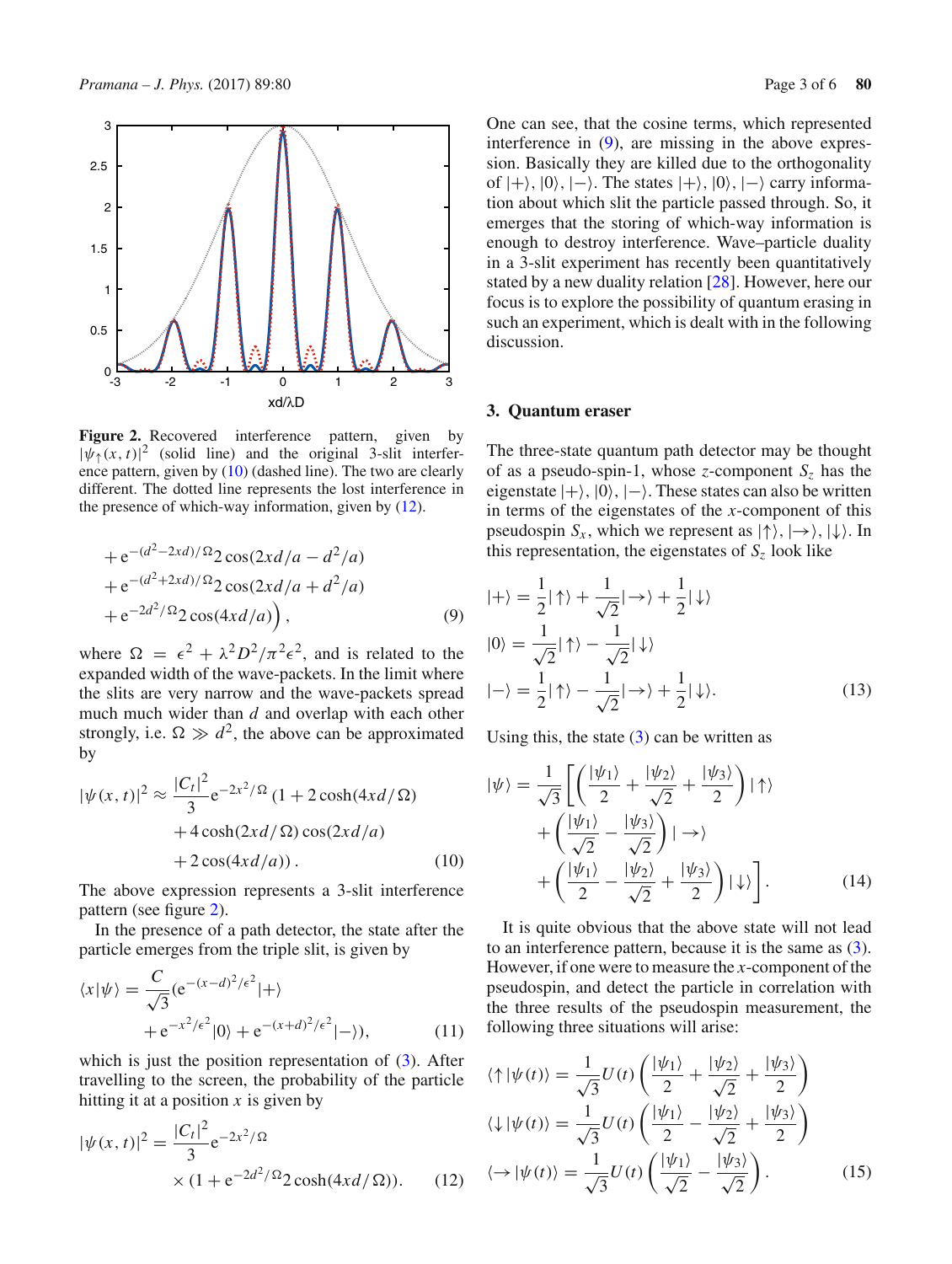The state  $\langle \uparrow | \psi(t) \rangle$ , for example, represents the state of the particle hitting the screen, provided that the pseudospin  $S_x$  has been found in the state  $|\uparrow\rangle$ . The same can be represented in the position basis as follows:

$$
|\psi_{\uparrow}(x,t)\rangle = \frac{1}{\sqrt{3}} \left( \frac{\psi_1(x,t)}{2} + \frac{\psi_2(x,t)}{\sqrt{2}} + \frac{\psi_3(x,t)}{2} \right)
$$
  

$$
|\psi_{\downarrow}(x,t)\rangle = \frac{1}{\sqrt{3}} \left( \frac{\psi_1(x,t)}{2} - \frac{\psi_2(x,t)}{\sqrt{2}} + \frac{\psi_3(x,t)}{2} \right)
$$
  

$$
|\psi_{\rightarrow}(x,t)\rangle = \frac{1}{\sqrt{3}} \left( \frac{\psi_1(x,t)}{\sqrt{2}} - \frac{\psi_3(x,t)}{\sqrt{2}} \right).
$$
 (16)

Since  $\psi_1(x, t)$ ,  $\psi_2(x, t)$ ,  $\psi_3(x, t)$  have already been worked out in the preceding calculation, it is straightforward to show that

$$
|\psi_{\uparrow}(x,t)|^2 = \frac{|C_t|^2}{3} e^{-2x^2/\Omega} \left( \frac{1}{2} + \frac{1}{2} \cosh(4xd/\Omega) + \sqrt{2} \cosh(2xd/\Omega) \cos(2xd/a) + \frac{1}{2} \cos(4xd/a) \right)
$$
  
+  $\sqrt{2} \cos(4xd/a) \right)$   

$$
|\psi_{\downarrow}(x,t)|^2 = \frac{|C_t|^2}{3} e^{-2x^2/\Omega} \left( \frac{1}{2} + \frac{1}{2} \cosh(4xd/\Omega) - \sqrt{2} \cosh(2xd/\Omega) \cos(2xd/a) + \frac{1}{2} \cos(4xd/a) \right)
$$
  

$$
|\psi_{\rightarrow}(x,t)|^2 = \frac{|C_t|^2}{3} e^{-2x^2/\Omega} (1 - \cos(4xd/a)). \quad (17)
$$

Clearly,  $|\psi_{\uparrow}(x, t)|^2$  in the above expression does represent a 3-slit interference. Thus, we see that by detecting the particles in coincidence with the pseudospin state  $|\uparrow\rangle$  erases the which-path information and brings back the interference. Quantum erasing is possible in 3-slit interference as well. A careful look reveals that the interference given by  $|\psi_{\uparrow}(x, t)|^2$  is different from the true 3-slit interference given by  $(10)$ , as can also be seen by plotting the two (see figure [2\)](#page-2-2).

The question that arises now is, in what basis should one measure the pseudospin, so that detecting particles on the screen, in coincidence with one of the states of the basis, would yield true 3-slit interference? Let us assume that the basis states are  $|\alpha\rangle$ ,  $|\beta\rangle$ ,  $|\gamma\rangle$ , and that coincident detection of particles with  $|\alpha\rangle$  yields true 'unshifted' 3-slit interference. This can happen only if

$$
\langle \alpha | + \rangle = \langle \alpha | 0 \rangle = \langle \alpha | - \rangle \equiv c. \tag{18}
$$

By normalization,  $|c| = 1/\sqrt{3}$ , and the state  $|\alpha\rangle$  can be

$$
|\alpha\rangle = \frac{1}{\sqrt{3}}(|+\rangle + |0\rangle + |-\rangle). \tag{19}
$$

That normalized states  $|\beta\rangle$ ,  $|\gamma\rangle$  should be chosen such that they are unbiased for the states  $|+\rangle$ ,  $|0\rangle$ ,  $|-\rangle$ , thus satisfying the condition

$$
|\langle \beta | + \rangle|^2 = |\langle \beta | 0 \rangle|^2 = |\langle \beta | - \rangle|^2 = \frac{1}{3}
$$
  

$$
|\langle \gamma | + \rangle|^2 = |\langle \gamma | 0 \rangle|^2 = |\langle \gamma | - \rangle|^2 = \frac{1}{3}.
$$
 (20)

Cube roots of unity come in handy here, and the two states can be chosen as

$$
|\beta\rangle = \frac{1}{\sqrt{3}} (e^{i\pi/3}|+\rangle - |0\rangle + e^{-i\pi/3}|-\rangle)
$$
  

$$
|\gamma\rangle = \frac{1}{\sqrt{3}} (e^{-i\pi/3}|+\rangle - |0\rangle + e^{i\pi/3}|-\rangle).
$$
 (21)

Using this, the state  $(3)$  can be written as

$$
|\psi\rangle = \frac{1}{3} \Big[ (|\psi_1\rangle + |\psi_2\rangle + |\psi_3\rangle) |\alpha\rangle
$$
  
+ 
$$
(\mathbf{e}^{i\pi/3}|\psi_1\rangle - |\psi_2\rangle + \mathbf{e}^{-i\pi/3}|\psi_3\rangle)|\beta\rangle
$$
  
+ 
$$
(\mathbf{e}^{-i\pi/3}|\psi_1\rangle - |\psi_2\rangle + \mathbf{e}^{i\pi/3}|\psi_3\rangle)|\gamma\rangle \Big].
$$
 (22)

Particles hitting the screen can be divided into three subensembles, depending on the state of the pseudospin obtained. The states of the particle, correlated with  $|\alpha\rangle$ ,  $|\beta\rangle$ ,  $|\gamma\rangle$ , are  $\psi_{\alpha}(x, t)$ ,  $\psi_{\beta}(x, t)$ ,  $\psi_{\gamma}(x, t)$ , respectively. They can be represented as follows:

$$
\psi_{\alpha}(x, t) = \frac{1}{3} (\psi_1(x, t) + \psi_2(x, t) + \psi_3(x, t))
$$
  

$$
\psi_{\beta}(x, t) = \frac{1}{\sqrt{3}} (e^{i\pi/3} \psi_1(x, t) - \psi_2(x, t) + e^{-i\pi/3} \psi_3(x, t))
$$
  

$$
\psi_{\gamma}(x, t) = \frac{1}{\sqrt{3}} (e^{-i\pi/3} \psi_1(x, t) - \psi_2(x, t) + e^{i\pi/3} \psi_3(x, t)).
$$
 (23)

The three complementary interference patterns can then be shown to have the forms (figure [3\)](#page-4-13)

<span id="page-3-0"></span>
$$
|\psi_{\alpha}(x,t)|^{2} = \frac{|C_{t}|^{2}}{3}e^{-2x^{2}/\Omega}\frac{1}{3}[1+2\cosh(4xd/\Omega)+4\cosh(2xd/\Omega)\cos(2xd/a)+2\cos(4xd/a)]
$$

$$
|\psi_{\beta}(x,t)|^{2} = \frac{|C_{t}|^{2}}{3}e^{-2x^{2}/\Omega}\frac{1}{3}[1+2\cosh(4xd/\Omega)+4\cosh(2xd/\Omega)\cos(2xd/a + \pi/3)+2\cos(4xd/a + 2\pi/3)]
$$

$$
|\psi_{\gamma}(x,t)|^{2} = \frac{|C_{t}|^{2}}{3}e^{-2x^{2}/\Omega}\frac{1}{3}[1+2\cosh(4xd/\Omega)+4\cosh(2xd/\Omega)\cos(2xd/a - \pi/3)+2\cos(4xd/a - 2\pi/3)].
$$
(24)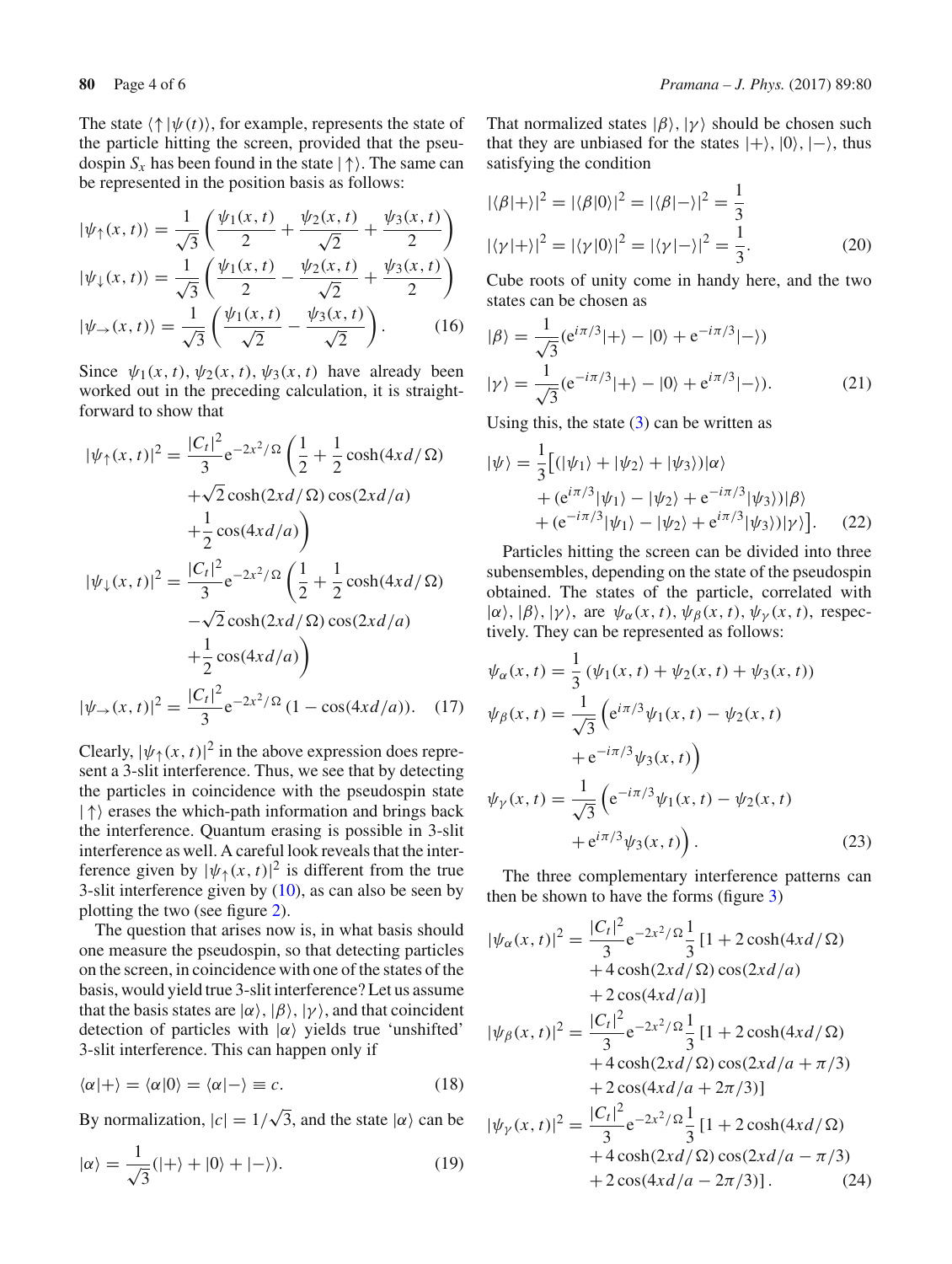

<span id="page-4-13"></span>**Figure 3.** Recovered interference pattern (unnormalized), given by  $|\psi_{\alpha}(x, t)|^2$  (solid line), given by  $|\psi_{\beta}(x, t)|^2$  (dashed line) and given by  $|\psi_{\gamma}(x, t)|^2$  (dot–dashed line).

Notice that all the three cases in [\(24\)](#page-3-0) produce true, but mutually shifted, 3-slit interference patterns. It implies that detecting particles in coincidence with the state  $|\alpha\rangle$ ,  $|\beta\rangle$  or  $|\gamma\rangle$  constitutes quantum eraser for the 3-slit interference experiment. The interference, which was lost because of the path-detector states carrying which-way information, is recovered after the path information is erased by reading the path detector in one of the states  $|\alpha\rangle$ ,  $|\beta\rangle$ ,  $|\gamma\rangle$ .

## **4. Discussion**

In the preceding analysis, we have shown that the concept of quantum eraser can be extended to the case of 3-slit interference. If the which-path information of the interfering particle is stored in a quantum path detector the interference is lost. By erasing the path information stored in the quantum path detector, the lost interference can be made to come back.

In a typical implementation of quantum eraser for a 2-slit interference experiment, the particles are detected in coincidence with two orthogonal states of the path detector. For example, in a particular implementation with photons passing through a double slit, they were detected in coincidence with two orthogonal polarization states of the photon [\[21\]](#page-4-14). Both these states lead to the recovery of true 2-slit interference. We have shown that in the case of 3-slit interference too, three complementary interference patterns can be recovered.

A quantum eraser for 3-slit interference will definitely be harder to implement, than 2-slit interference. However, we feel that an earlier proposal for quantum eraser for 2-slit interference using a modified Stern-Gerlach set-up [\[37](#page-5-6)], may be a good candidate for extending to 3-slit interference.

#### **Acknowledgements**

Naveed is thankful to the Centre for Theoretical Physics, Jamia Millia Islamia, New Delhi, for providing its facilities during the course of this work.

#### **References**

- <span id="page-4-0"></span>[1] T Young, *Phil. Trans. R. Soc. London* **92**, 12 (1802)
- <span id="page-4-1"></span>[2] C Jönsson, *Am. J. Phys.* **42**, 4 (1974)
- <span id="page-4-2"></span>[3] A Tonomura, J Endo, T Matsuda, T Kawasaki and H Ezawa, *Am. J. Phys.* **57**, 117 (1989)
- <span id="page-4-3"></span>[4] N Bohr, *Nature* **121**, 580 (1928)
- <span id="page-4-4"></span>[5] T Qureshi and R Vathsan, *Quanta* **2**, 58 (2013)
- <span id="page-4-5"></span>[6] D Sen, *Pramana – J. Phys.* **72**, 765 (2009)
- [7] W K Wootters and W H Zurek, *Phys. Rev. D* **19**, 473 (1979)
- <span id="page-4-6"></span>[8] D M Greenberger and A Yasin, *Phys. Lett. A* **128**, 391 (1988)
- <span id="page-4-7"></span>[9] B-G Englert, *Phys. Rev. Lett.* **77**, 2154 (1996)
- <span id="page-4-8"></span>[10] E Jaynes, in: *Foundations of radiation theory and quantum electronics* edited by A O Barut (Plenum, New York, 1980), p. 37
- <span id="page-4-9"></span>[11] M O Scully and Kai Drühl, *Phys. Rev. A* **25**, 2208 (1981)
- <span id="page-4-10"></span>[12] P G Kwiat, A M Steinberg and R Y Chiao, *Phys. Rev. A* **45**, 7729 (1992)
- [13] T J Herzog, P G Kwiat, H Weinfurter and A Zeilinger, *Phys. Rev. Lett.* **75**, 3034 (1995)
- [14] S Durr, T Nonn and G Rempe, *Nature* **395**, 33 (1998)
- [15] B Dopfer, Ph.D. thesis (Universtat Innsbruck, 1998), unpublished)
- [16] P D D Schwindt, P G Kwiat and B-G Englert, *Phys. Rev. A* **60**, 4285 (1999)
- [17] Y H Kim, R Yu, S P Kulik, Y Shih and M O Scully, *Phys. Rev. Lett.* **84**, 1 (2000)
- [18] T Tsegaye, G Bjork, M Atature, A V Sergienko, B E A Saleh and M C Teich, *Phys. Rev. A* **62**, 032106 (2000)
- [19] P Bertet, S Osnaghi, A Rauschenbeutel, G Nogues, A Auffeves, M Brune, J M Raimond and S Haroche,*Nature* **411**, 166 (2001)
- [20] A Trifonov, G Bjork, J Soderholm and T Tsegaye, *Eur. Phys. J. D* **18**, 251 (2002)
- <span id="page-4-14"></span>[21] S P Walborn, M O Terra Cunha, S Padua and C H Monken, *Phys. Rev. A* **65**, 033818 (2002)
- [22] U L Andersen, O Glockl, S Lorenz, G Leuchs and R Filip, *Phys. Rev. Lett.* **93**, 100403 (2004)
- <span id="page-4-11"></span>[23] G Scarcelli, Y Zhou and Y Shih, *Eur. Phys. J. D* **44**, 167 (2007)
- <span id="page-4-12"></span>[24] G Jaeger, A Shimony and L Vaidman, *Phys. Rev. A* **51**, 54 (1995)
- [25] S Dürr, *Phys. Rev. A* **64**, 042113 (2001)
- [26] G Bimonte and R Musto,*Phys. Rev. A***67**, 066101 (2003)